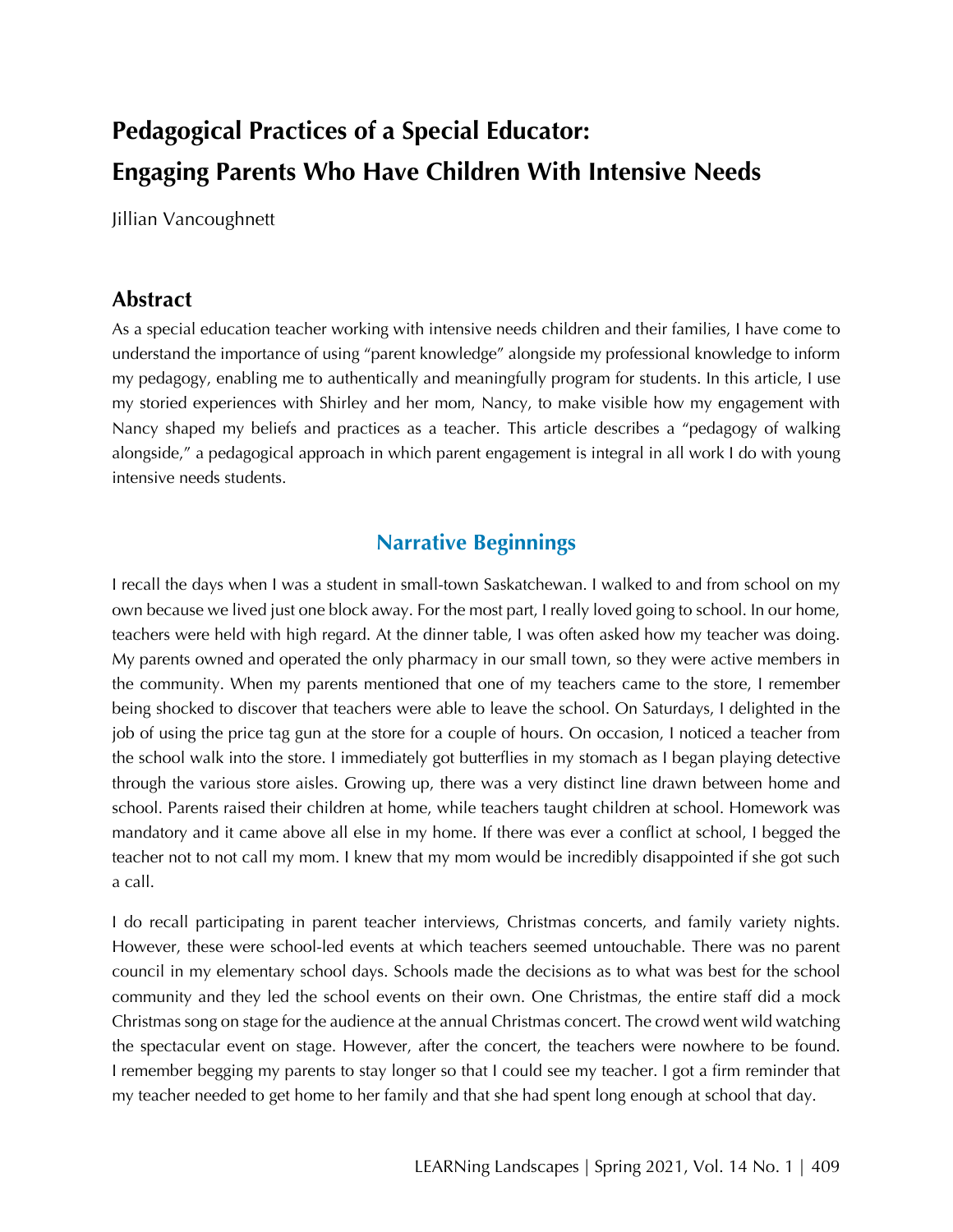I was a sensitive little girl. I grew up in a home where our mother constantly invited new people to our home for holidays. If my mother knew someone new to town was alone for Christmas, she invited them to sit at the head of our table. Perhaps because of this sensitivity that was cultivated, I was always drawn to children in my classes who had intensive needs. They were never part of our class for the entire day. They were often never seen at school events. If they did attend a school function, they were to be seen and not heard. They did not participate with our whole class, that is for sure. I recall one of my classmates being hard of hearing. She spent her entire day with an educational assistant. As a result, she had no friends to play with. I remember feeling conflicted at recess. I wanted to try and play with her but I was scared of the educational assistant. As a young child, it was easier to walk away altogether.

When I became a teacher in 2008, my first teaching assignment was as a special education teacher in a small town in Saskatchewan. Imagining what it meant to be a professional, I dressed to impress, bought a new work backpack, and put on a new pair of dress shoes. There was just one problem: my degree had prepared me to be a classroom teacher, but not an interventionist. I knew that the children referred for special education assistance were struggling to meet basic curricular expectations. It was my job to figure out how to help provide additional support to them so they could meet these demands. While I had years of experience working as a camp counsellor for adults who had a variety of developmental and physical disabilities, I had no experience working with children who had special needs. Further, in my first year as a special education teacher, there was no one mentoring me—there were no professional development opportunities in special education in our school division, and there was no additional training on how to program for intensive need students.

Not knowing where to begin with my new students, I decided to start by getting to know them. I invited small groups of grade-alike intensive need students for daily blocked schedules in my office. We visited, played cooperative games, and worked on classroom assignments that their teacher sent with them. I collaborated with the classroom teachers to see which curricular goals needed to be met at each reporting period. I clung on for dear life to those teachers. The sad part was that the teachers were looking to me to find solutions and make recommendations on how to help their students learn. I felt like a fish out of water, but my students and I enjoyed spending time together throughout the school days. Those students helped me survive my first year of teaching. At the end of the school year, I knew that something was missing in my teaching. I questioned my career choice, because I did not feel a sense of accomplishment at the end of the year. I knew my students felt safe and cared for at school, but I also knew that I could not take them to the next level because I just did not know them as well as I needed to know them.

# **Awakening to Parents' Narratives**

As I entered my third year of teaching, my feelings of a lack of accomplishment turned into something else, something that was burning inside that I could not make go away. I needed to do something to enhance my pedagogy. But what? Flipping through the University course catalogue, entertaining possibilities, I landed on one of my favorite undergraduate classes, a class on parent engagement. I remember specific, real-life stories that resonated with me deeply, that rattled, inspired, and moved me. Memories of field experiences that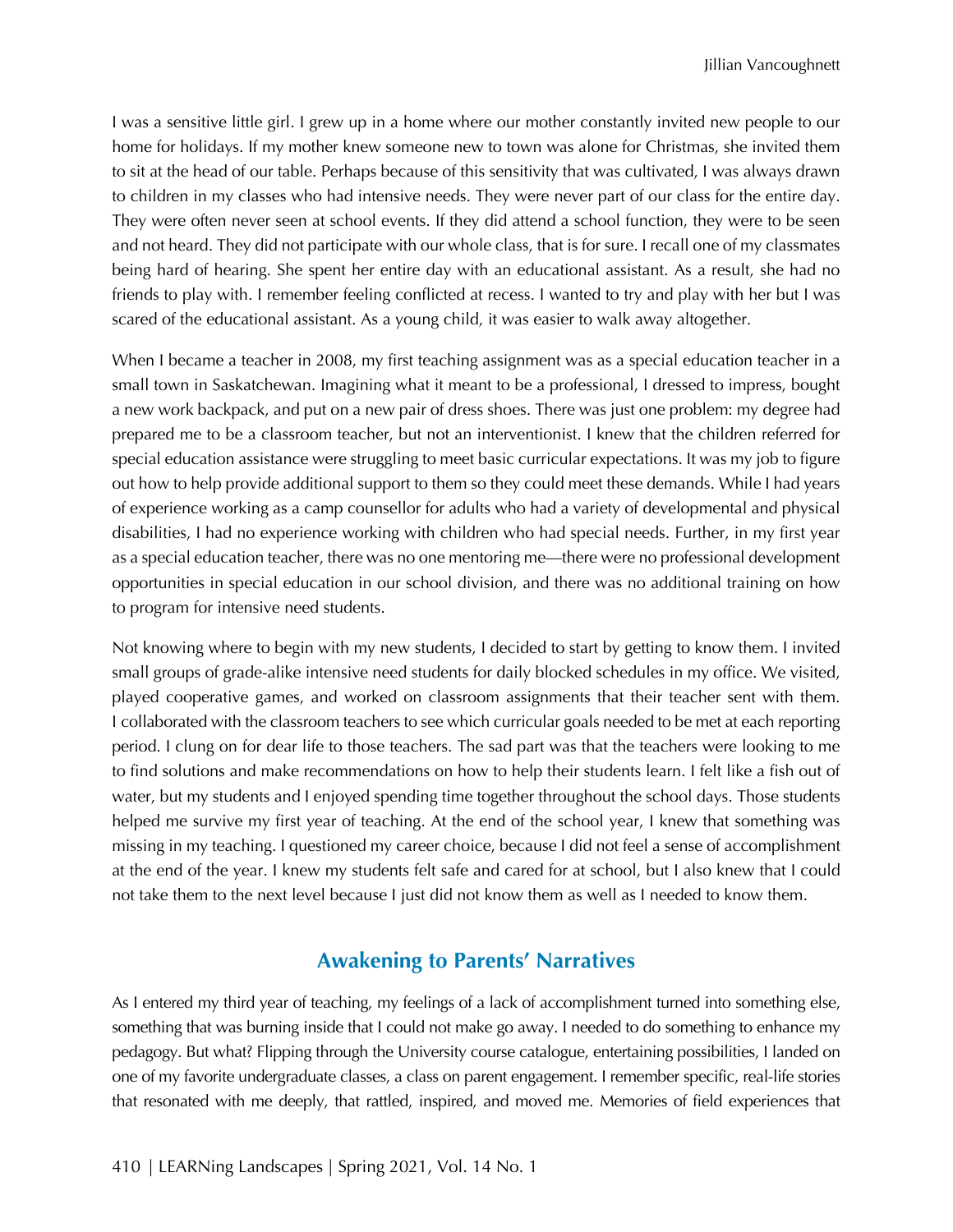brought me to tears of joy, flooded my mind. I stopped flipping through the course catalogue immediately. I recognized that my narrative was unfolding, and I needed to pay more attention to the burning and nagging feeling inside me. I decided that I wanted to further my education, to help me address my burning questions and tensions. I enrolled in a Master's program in Special Education and I also became a mom for the first time—two life-changing and personal growth events. I thought my questions would be answered with the achievement of these milestones in my personal life.

My first few months back at work were not easy. While I had to leave my little baby for the first time, it did feel good to be back in a routine and I was happy to be back with my students. When I began creating personalized inclusion plans for my students, I suddenly became very interested in the parents of my students. I was drawn to their stories, their lived experiences, their hopes and dreams for their child, and to forming a relationship with them. As a new mother, I was innately engaged in their narratives, narratives that came to feel settling and comforting to me as the teacher of their child. Even with two milestones achieved, it was not until my return to teaching that I realized what, in fact, the burning inside me was. While I gained a great deal of knowledge and insight from my master's degree in special education, and I was awakening to "parent knowledge" (Pushor, 2015a) through my lived experience as a new mom, I realized that the missing pedagogical piece that I was seeking as a professional was the knowledge expressed in parents' stories of their children. Now, once more at the university, I am interested in building on existing research into "parent knowledge" (Pushor, 2015a) through inquiring into the unique and particular parent knowledge that parents with intensive special needs children have to share with educators.

Awakening to the narratives of parents of intensive special needs students in the last few years of my career, and to how educative they are, I was drawn to using narrative inquiry as a methodological approach. Clandinin and Caine (2013) acknowledged that, "participants are always in the midst of their lives and their lives are shaped by attending to the past, present, and unfolding social, cultural, institutional, linguistic, and familial narratives" (p. 170). I enter this inquiry in the midst of my career, and in the midst of parenting my (now) three children. I recognize that I enter in the midst of parents' and children's lives and that I enter into the midst of their families. What can I learn when I stop and listen? What "family stories" (Huber et al., 2010, p. 80) might they tell? How might those family stories rub up against, or sit alongside, school stories? Hegemonic notions of family? About who is knower and knowing? How might they expand and enhance our understanding of what it means to use parent knowledge alongside teacher knowledge in curricular and programming decisions for intensive special needs children?

Connelly and Clandinin (2006) define narrative inquiry as "the study of experience as story" (p. 477). How might parents' narratives make visible the particular and unique parent knowledge they hold as they nurture and support their children with intensive special needs in the complex contexts of home and school? How might that parent knowledge inform the pedagogical practices of teachers who "walk alongside" (Pushor, 2015b) them? In my narrative inquiry, the parents' stories are both the phenomenon under study—the *what* into which I am inquiring—and the method—the storied way in which I am conducting that inquiry (Clandinin & Connelly, 2000).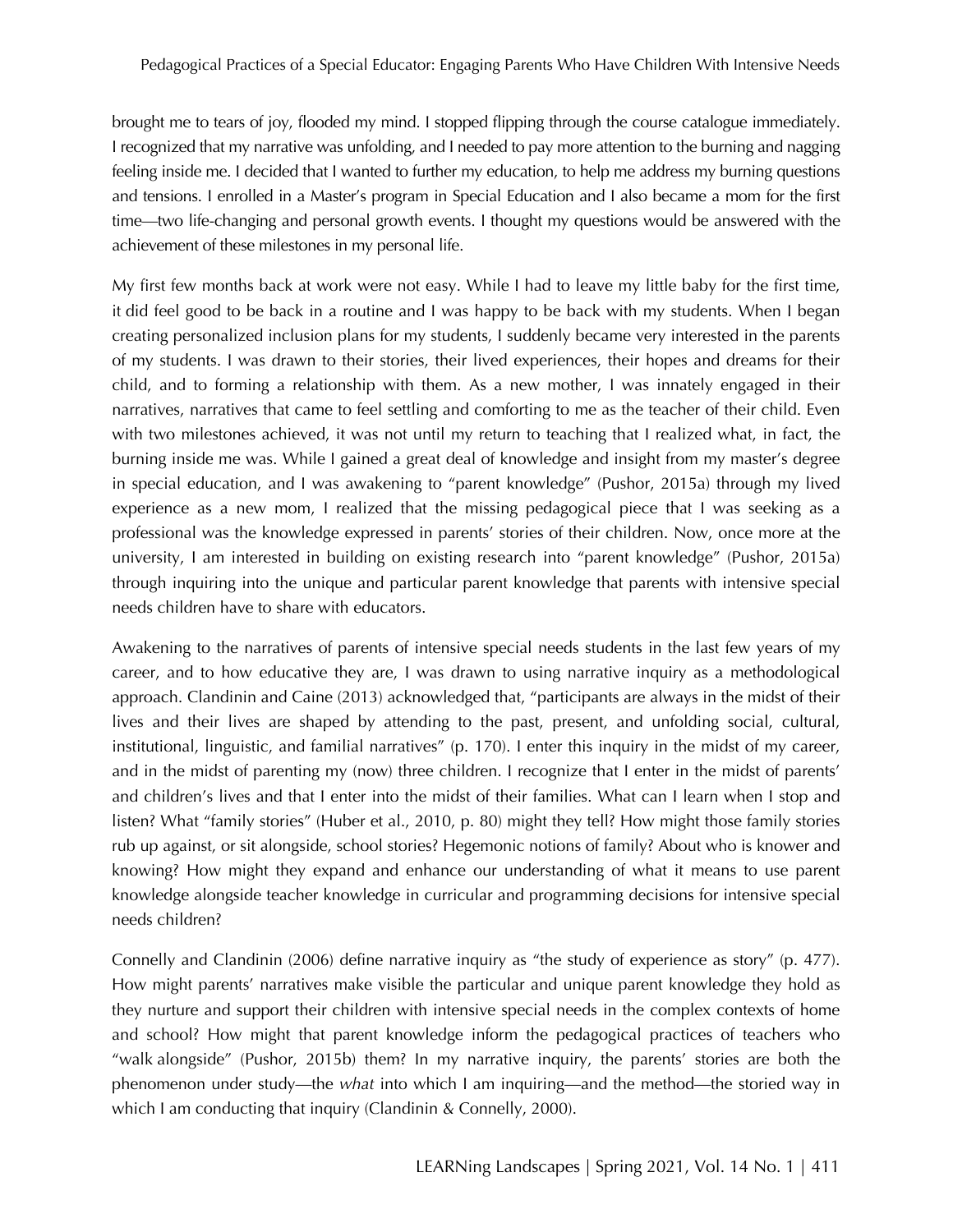# **The Birth of My Narrative Inquiry**

I was in my eighth year of teaching elementary children with intensive needs when a huge challenge landed on my desk. I was asked to do an intake on a three-year old child who was diagnosed with autism spectrum disorder and a global developmental delay. Her name was Shirley.<sup>1</sup> Welcoming this little threeyear-old student into the school community scared me. She was nonverbal, autistic, small, and brand new to the school system. I was more comfortable with older intensive need students who had language. I was terrified about my lack of professional knowledge and experience and I felt a lot of self-doubt. I knew that I would be asked to program for Shirley.

The principal handed me a plan for Shirley that indicated she was to come to school with her mom, so they could see the space and meet the educational team. As a student in Pre-Kindergarten, Shirley was entitled to be at school every afternoon from 12:45 to 3:00 p.m. I felt nervous to have Shirley at the school for so long, not knowing her or how to educate her. We had very few resources to use with her at the school. Further, her report from the medical community discussed how she was a flight risk, unresponsive to her own name, put most things in her mouth, screamed and pinched when she was frustrated, and how attached she was to her mom and dad. I knew that our current plan was setting Shirley, her family, the school team, and me up for failure. I knew I needed to approach my administrator to talk this plan through.

I begged my principal to start Shirley in school for only an hour a day. "Do we have to rip the band-aid off so quickly?" I frantically asked my administrator. I requested permission to suspend my other afternoon classes for the first month of Shirley's entrance. How was I going to place an educational associate with Shirley, if I did not even know where to begin? I felt the process needed to begin with me and the real expert, Shirley's mom, Nancy. I needed time to get to know Shirley. I wanted to know what her triggers were, what provided her with comfort, and what caused anxiety for her. I knew these key things would be best learned at home, so I also asked permission to go to Shirley's house for one hour a day for the first week of her scheduled time at school. It felt foreign to me, asking to spend time with Nancy leading up to Shirley's arrival in school, but it also felt like the right thing to do. Thankfully my administrator approved all of my requests.

# **A Pedagogy of Walking Alongside**

The new plan provided me the opportunity to meet with Nancy and Shirley in their home every day from 1 to 2 p.m. We visited, played, and got to know each other. Shirley lived in a townhouse with her mom, dad, and older brother. When I arrived, I immediately noticed latches on the top of every door. Nancy told me that Shirley would leave otherwise. The living room was full of cause-and-effect toddler toys such as push and pop-up toys, there were dents in the wall, a large baby gate blocked off the living room from the kitchen, and the television was playing a cartoon. Nancy brought Shirley some goldfish crackers and almond milk, because she knew it would keep her settled and quiet for a few minutes, so we could visit.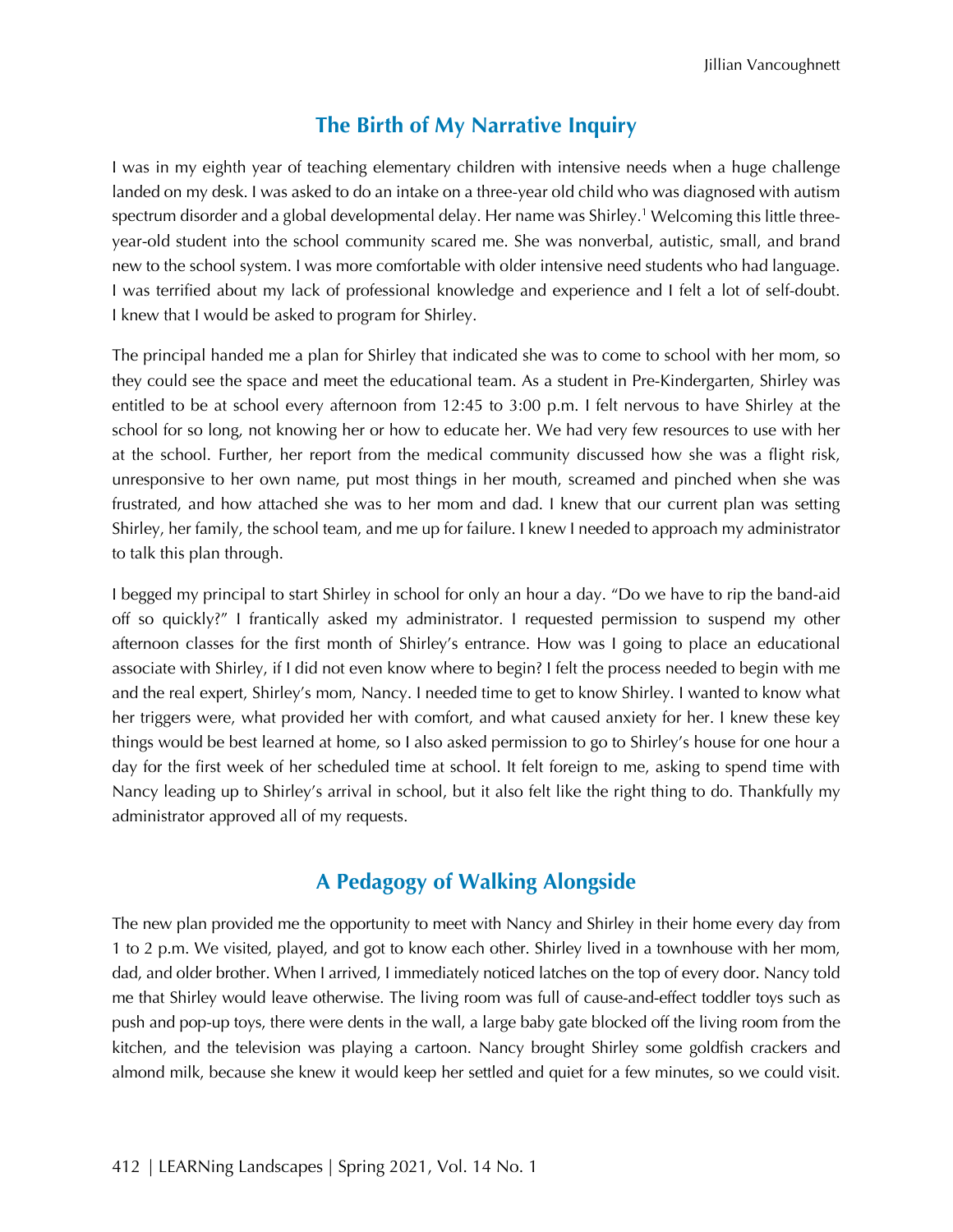As Nancy and I talked and got to know one another, Shirley began to get used to me as a person entering into her world. On one occasion, Shirley attempted to share one of her goldfish crackers with me.

I home visited the family daily for a period of two weeks. As Smith (2013) noted, through our time together, Nancy and I built a trusting relationship and she believed me when "I walk[ed] into [their] home and compliment [ed] …her hard work in raising an amazing child" (p. 77). With this trust in place, we switched to having Shirley and Nancy come to school for one hour a day. Together we explored the playground, classrooms, and sensory room. Nancy showed me how much Shirley loved to swing on the playground, find water in the water fountains, and run circles around the gym. Nancy also taught me how to handle transitions between activities and how to calm Shirley. When Shirley screamed or fell to the ground in frustration, Nancy distracted her with another toy or object. Nancy always remained calm and giggled or sighed softly as she waited patiently for Shirley to regulate.

After two weeks of Shirley and Nancy coming to the school together, I asked Nancy to leave Shirley alone with me for the one hour. Shirley would scream frequently to communicate with me. While Shirley screamed for 15 minutes on the hallway floor, protesting, against my request for her to make a visual choice between two preferred activities, I remembered Nancy's voice in my head saying, "Don't let her win all the time, she is stubborn." I waited patiently with Shirley on the ground, until our moment of triumph when a choice was made.

After two months of our slow and staggered entry into school, I began training an educational assistant to work with Shirley. Once again, I called Nancy to come in and help with the transition plan. Being a parent is a "birth to forever" undertaking (Pushor, 2013). Parents are on an intimate journey with their children.

As teachers who work in schools, we have the privilege of supporting parents in this life-long task of educating their child from birth to forever. It is important to recognize that our provision of formal schooling is just one piece of their child's education. (p. 8)

I wanted her "parent knowledge" to inform my professional knowledge as we worked on transitioning another person to our team. I also trusted that Nancy would know if the educational assistant I chose would be a good fit for Shirley. I knew what Nancy's parent knowledge did for me when I entered the scene; I wanted to offer that same support and authenticity to the staff member I was training. "By making visible what parent knowledge is, and how it is held and used by parents, I am consciously attempting to change the story of the school" (Pushor, 2015a, p. 19). I needed Nancy, the new staff member needed Nancy, Shirley needed Nancy. Nancy knew her child better than anyone else. I yearned for the earlier days of walking alongside each other as we welcomed Shirley and Nancy to the school for the first time.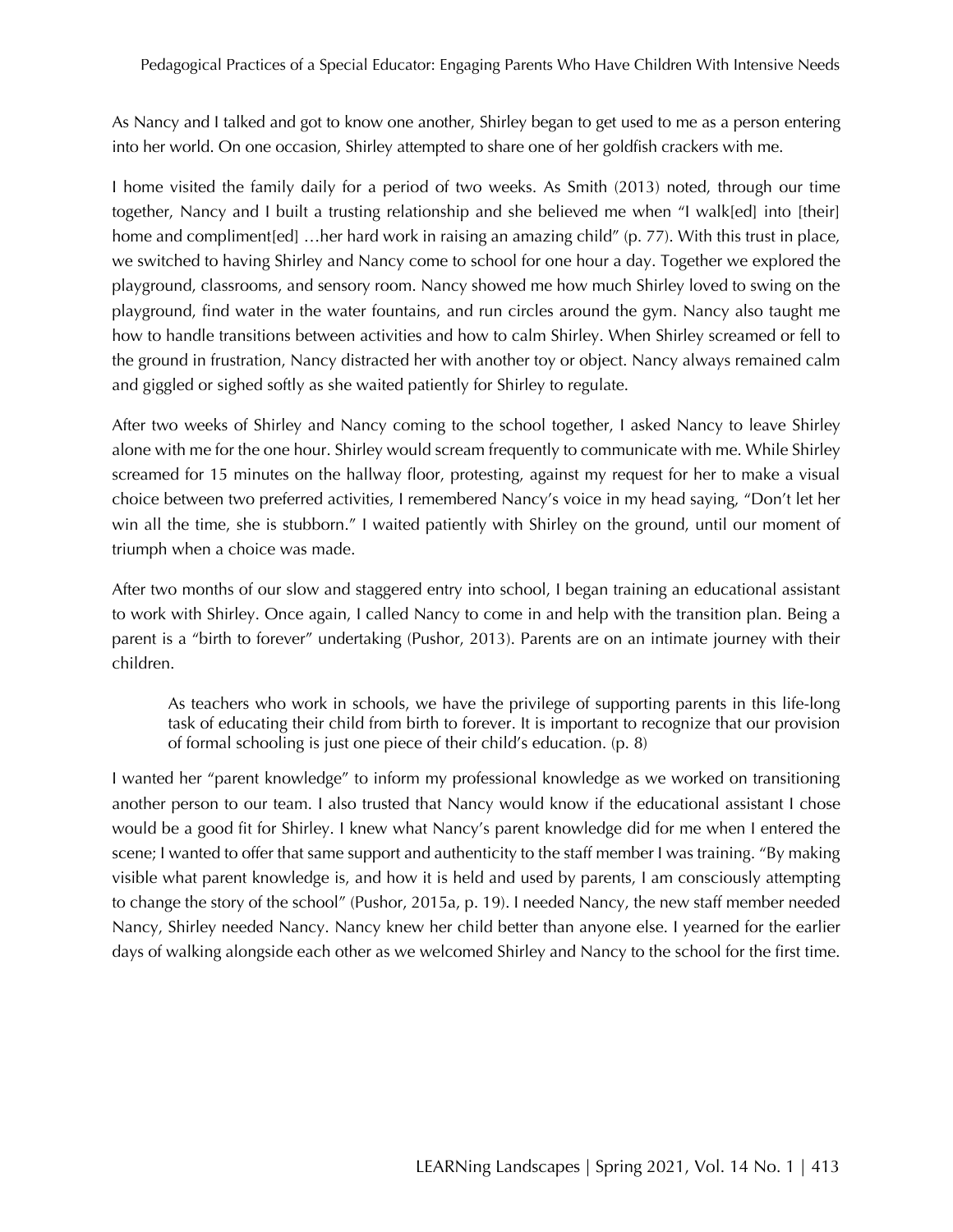#### **Parent Engagement**

Journeying with Nancy awakened me to "parent engagement" (Pushor & Ruitenberg, 2005). I realized I "involved" my students' parents in the first few years of my teaching career, but I did not engage them. Working with Nancy awakened me to the difference. In the past, I sent home necessary documentation for parent signatures and I greeted parents at school functions. Pushor and Ruitenberg (2005) explained, "Parents who are 'involved' serve the school's agenda by doing the things educators ask or expect them to do" (p. 12). In contrast,

Engagement implies enabling parents to take their place alongside educators in the schooling of their children, fitting together their knowledge of children, of teaching and learning, with teachers' knowledge. With parent engagement, possibilities are created for the structure of schooling to be flattened, power and authority to be shared by educators and parents, and the agenda being served to be mutually determined and mutually beneficial. (p. 13)

In engaging with Nancy, I utilized her parent knowledge to inform my teacher knowledge. I engaged Nancy as we co-constructed Shirley's day as a team. As confirmed by the Relational Schools Foundation (RSF) (2018), "If parents are a vital partner in supporting young people's educational achievement, they must also surely be a key player in a school's improvement narrative" (p. 5). Parent engagement with school, then, "is a stepping stone to what will actually make a difference and help us narrow the gap and support many more of our young people" (Goodall, 2018, p. 5).

When we engage parents, we turn to their parent knowledge in order to gain their understanding, intuitions, and intimate discoveries of their child. No one knows their child better than the parents. Parents know what calms their child when upset, what their favorite songs are, what scares them, what energizes them, what their different cries mean, and how to read their body language. These key understandings reflect parents' relational, intimate, bodied, embodied, intuitive, and shifting knowledge of their child (Pushor, 2015a, pp. 15–19), knowledge which can make a world of difference for a teacher when shared by parents.

Parents have been instrumental in their children's learning since birth. Parents may well not hold qualifications related to teaching (although of course many do) but they are also not inexperienced in supporting children's learning; they have been doing it for years by the time a child arrives in school. In undertaking what can only be called a teaching role in relation to their children, parents have clearly been in positions of power when their children were young; there is no clear reason why they should relinquish (rather than share) that power when their children arrive at school. (Goodall, 2018, p. 607)

Coming to understand the difference between parent involvement and parent engagement, the value of parent knowledge, and how important relationships are between a teacher and a parent, I knew I was in a position of great change in my professional practice. What I had been yearning for since the beginning of my teaching career was knowledge and input from the parents, and meaningful connections with families and students. Reaching out to parents was not a sign of weakness or laziness, as I first thought as a beginning teacher. Working with Nancy and Shirley, building relationships as adults with a vested interest in a child, it was evident that the overall success for Shirley was going to be greater. I know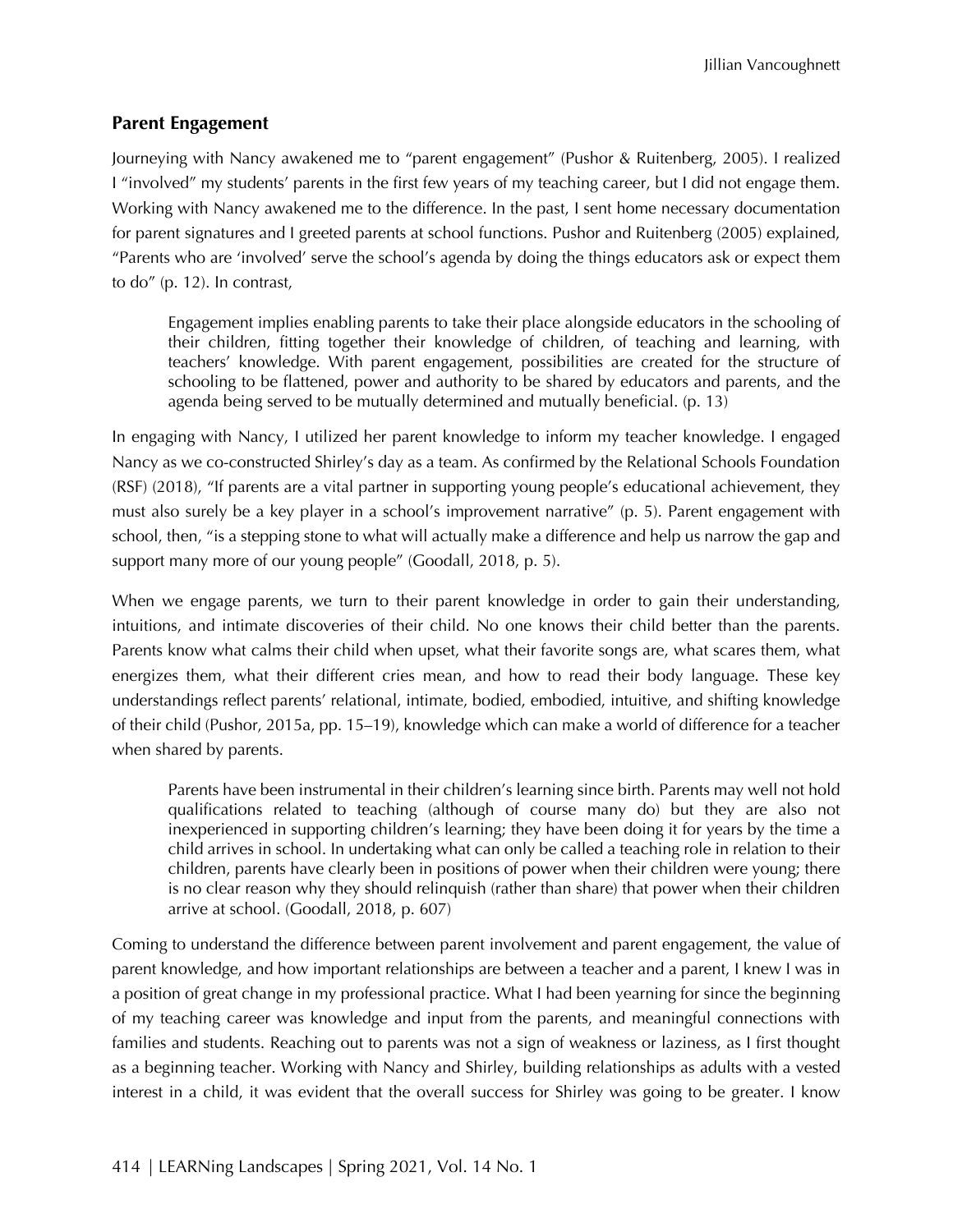I gained as well because my professional capacity was increased. Nancy, too, spoke to me about how she gained. She no longer felt so isolated and, with my affirmation of the significance of her parent knowledge, she no longer felt so inferior in relation to parents whose children did not have special needs.

#### **Home Visits**

I remember the first day that I met Shirley in her home. Shirley opened the door with her mom, Nancy. She was kissing her mom's hand, twirling her blonde curls in her tiny fingers, and smelling her mom's thick brown hair. The behaviours that Shirley demonstrated surprised me because I thought that children who have autism do not like to be touched or cuddled. I had anticipated screaming, yelling, tantrums, and fighting. Instead, Shirley danced in her living room, chewed on her toys, threw them away when she was done with them, and used her mom's lap like a jungle gym. It was so obvious that Shirley was loved just as much as my own child. I learned about Shirley's dad and big brother, and how special they are to her. Shirley's dad took her for daily car rides to help her fall asleep every night. Her older brother never touched the remote when Shirley was around, knowing how captivated and happy she was to hear the Sesame Street theme song. I discovered that Shirley's grandma and grandpa were the only people who ever cared for Shirley, other than her own parents. I learned so many particularities about this little girl and how she was loved beyond measure.

Learning from my experience with Nancy and Shirley, home visits and building authentic relationships between home and school became a priority in my professional practice. Galindo and Sheldon (2011) conducted a study researching the positive gains in a Kindergarten child's mathematics and reading skills when authentic parent relationships were combined with positive school interactions. The research showed a tremendous gain in students whose parents and teachers worked collaboratively in meaningful ways. These findings invited me to reconsider my relationship with Nancy who has an intensive need student. Even though we were not working on mathematics or reading skills for her child, we had other important individual goals we were working on together. For Shirley, we would be looking at the promotion of holistic development as it pertains to the Play and Exploration Early Learning Program Guide (2008) set out by the Government of Saskatchewan. Activities that would fit into social-emotional development, physical, spiritual, and intellectual domains would be the focus for Shirley. Meyer and colleagues (2011) captured the importance of home visits, "The information gained in a home visit can be utilized as a means by which teachers can plan curriculum best suited to the individual needs of children in their classrooms" (p. 192). Knowing the home Shirley came from, the tender and loving strategies that Nancy employed to encourage her to eat, and the special toys that Shirley loved, as examples, helped me to envision and create meaningful programming for her at school. Seeing me away from the school also created a more trusting, meaningful, and authentic relationship for all members of the family as well.

#### **Parent Knowledge**

I knew that I wanted school to be more than respite care for her family. Shirley deserved school to be an authentic and enriching experience. I wanted to try and determine Shirley's capabilities, so that I could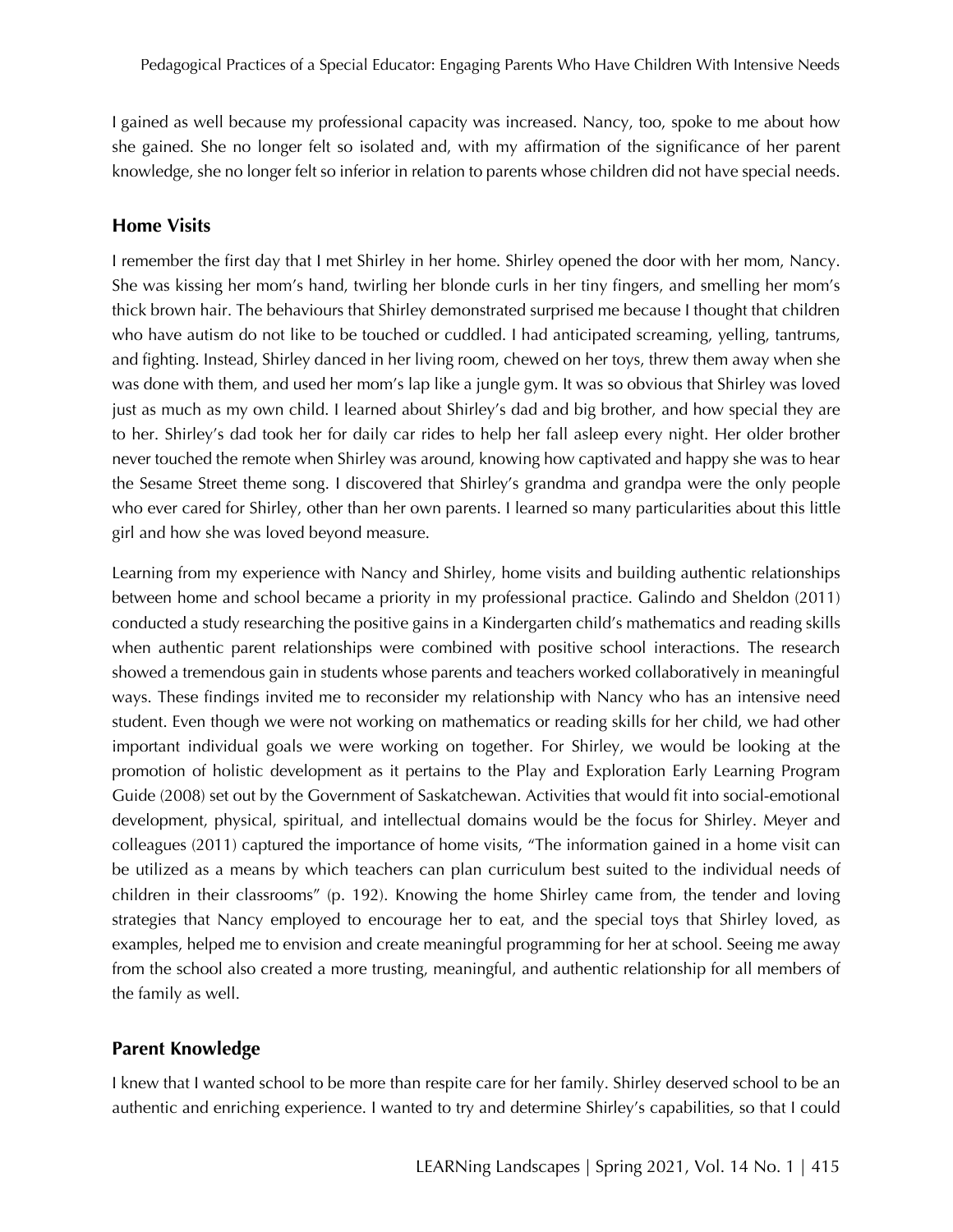meet her at her level. I remembered Nancy showing me how to soothe Shirley in the rocking chair, use music to energize her, and provide her with freedom to play with toys and explore them. Through my relationship and time spent with Nancy, I knew that I had gained enough insights from Nancy's parent knowledge that I could authentically program for Shirley. I purchased a rocking chair at school for Shirley, we put everything we could think of into song for her, and we provided sensory experiences for her to engage in safely. I remembered Nancy telling me that Shirley loved bath time at home. Knowing that, I decided to turn one school water fountain into a water table for Shirley. Shirley delighted in the old water fountain for minutes upon minutes. She would squeal and grind her teeth with delight.

It was in setting up my classroom in a way that would promote rich learning for Shirley that I fully understood how "relational parent knowledge" (Pushor, 2015a, p. 15) is something that significantly informed my pedagogy. Parents know their children differently than anyone else. When we first learn to be teachers, we are not doing it in a relational capacity *with* children. We are learning from the outside. We read, view, observe, and reflect from within university classrooms. Parents, in contrast, learn from and with their child minute by minute, cry by cry, and through various facial expressions, movements, and touch. I came to understand how Nancy's parent knowledge was informing my professional knowledge. It was so apparent that we were a unified team working toward the same goal. I trusted and valued her. I realized that I learned how to teach Shirley, through Nancy. Without Nancy, I would still be in the hallway feeling helpless as Shirley screamed for 15 minutes in protest of making a visual choice.

The school team met with Nancy in December to have a support team meeting and discuss Shirley's progress. It had been three months since Shirley started school. I was eager to hear how Nancy felt the first little while had gone. Nancy expressed that she was no longer keeping Shirley home all the time. She was more comfortable taking her on short outings in public because of the progress she was making at school. I immediately responded to her, reinforcing that we would not have reached this significant achievement without her parent knowledge guiding our way.

> Dignean spoke about such curriculum making in terms of the attentiveness it provides teachers through which to view each particular child:

> So, it's having that parent knowledge enter in and give you that little insight into each individual, that enables you to know the child more deeply, "Wow I understand you now. I understand that little piece of you that's just quirky, or that's interesting and unique."

> …It is realizing that when we share our knowledge as parents and teachers, we can attend to children much more richly. (Parent Engagement Collaborative II, 2015, pp. 217–218)

Shirley adapted to school so beautifully, because of the knowledge Nancy shared with us. Shirley's school days were filled with specific games, experiences, and activities that were based on her individual needs and interests that arose from the knowledge that Nancy was able to share with us.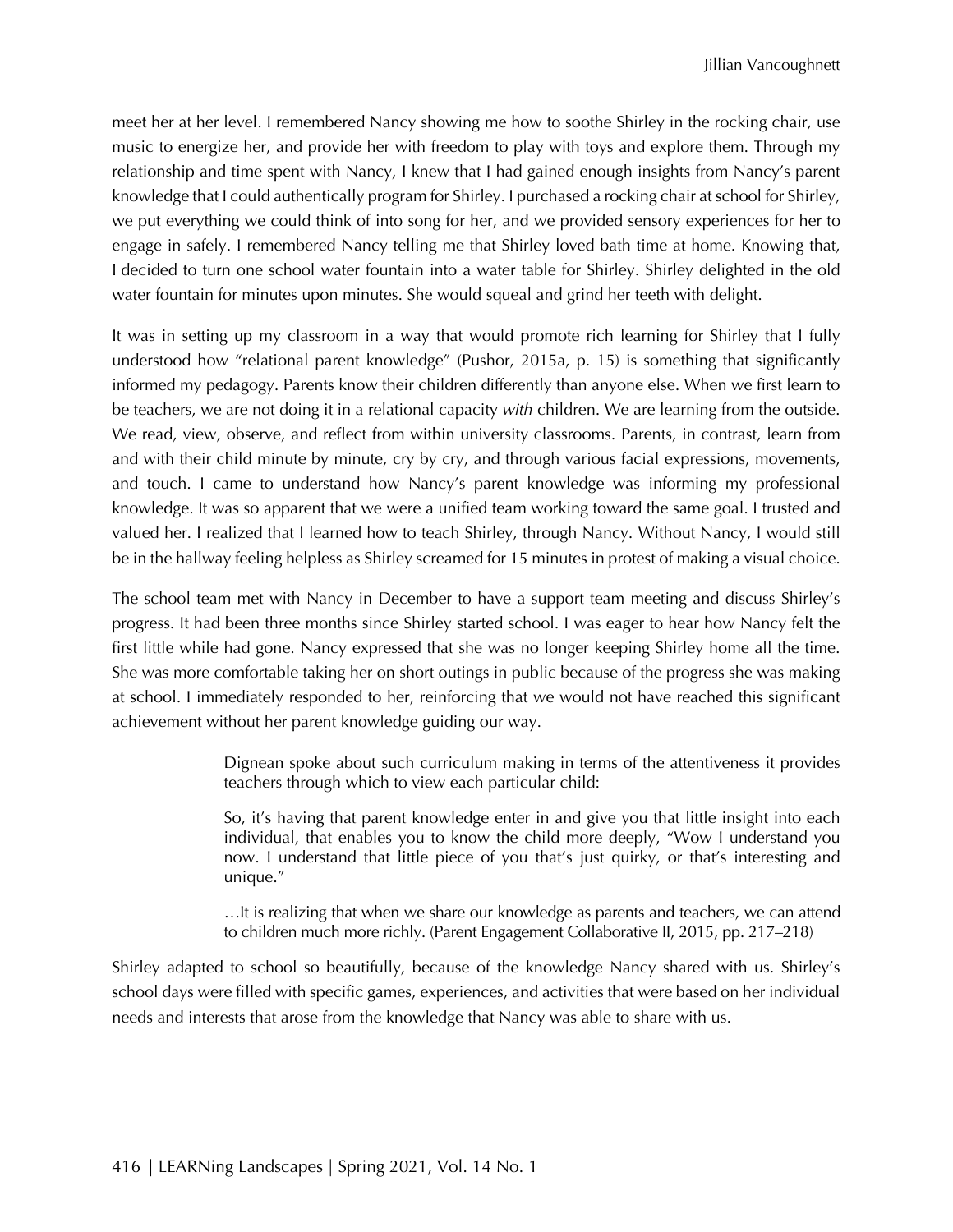#### **Parent Knowledge of Special Need Children**

I invited Nancy for coffee while Shirley was at school. Something inside me kept going back to Nancy for more. I asked her how she felt about being part of the school community. Nancy expressed to me that she is not like the other parents at school, so she stays away. Her child has different needs, so she feels like her ideas, concerns, and suggestions do not bear any weight or validity. Her child is different and not mainstream and so, as a parent, she feels different and not mainstream either. Woodgate and colleagues (2008) conducted a study looking at the experiences of parents who have a child with autism. They concluded that the parents felt isolated in most aspects of their lives, even within the school. "Parents basically felt that they were now having to 'go at it alone' in all aspects of daily living, but especially with respect to dealing with the challenges of parenting and caring for a child who has special needs" (p. 1078). I appreciated how Nancy felt, but, given how much I learned from her, I knew she had so much to offer the broader school community.

I recall the day I became a mom. It was a hot summer day when our daughter was born. I remember wondering how I would ever know what to do. How would I know what my baby needed? Through time, intuition, and relationship, I developed the parent knowledge I needed to care for her well. Parents learn to know their child on an intimate level. They know the meanings behind different cries, the physical signs of fatigue setting in, and the different emotional expressions. Nancy had the same parent knowledge about Shirley that I held about my daughter. However, she also held a unique and specific knowledge about Shirley that only a parent of a special need child could develop. Shirley had a heightened awareness of medical knowledge, sensory challenges, and personal care needs. Nancy could predict whether or not a specific activity at school would work or not, based on her unique parent knowledge of her child. Nancy's lived experiences with her child who has intensive needs gave her an incredible bank of knowledge, beyond the parent knowledge typically held by a parent, that would continue to guide my programming for Shirley at school.

#### **A Narrative Past, A Narrative Future**

I drift back in time, back to my early years as a student in school, a time when everyone walked alone. Teachers walked alone, parents walked alone, and students walked alone. Teachers walked with children at school. Parents walked with children at home. Children with special needs walked apart from children in mainstream classes. Over the 12 years of my career, I have been on a journey that has led me to a "pedagogy of walking alongside" (Pushor, 2015b). Through my stories of Nancy and Shirley, I have shared how teachers, parents, and children can now walk with each other, sometimes hand in hand. I have exemplified how parent knowledge can inform teacher knowledge, and how authentic and meaningful home visits can be at the centre of programming. So much is made possible when parent knowledge is invited and welcomed. How much children benefit when the lived experiences of teachers and parents are shared, and their knowledge is discussed openly and freely. My lived experiences with Nancy and Shirley have led me to my doctoral research inquiry into the educative possibility of the knowledge held and used by parents of intensive needs children. Freire (1994) stated, "One of the tasks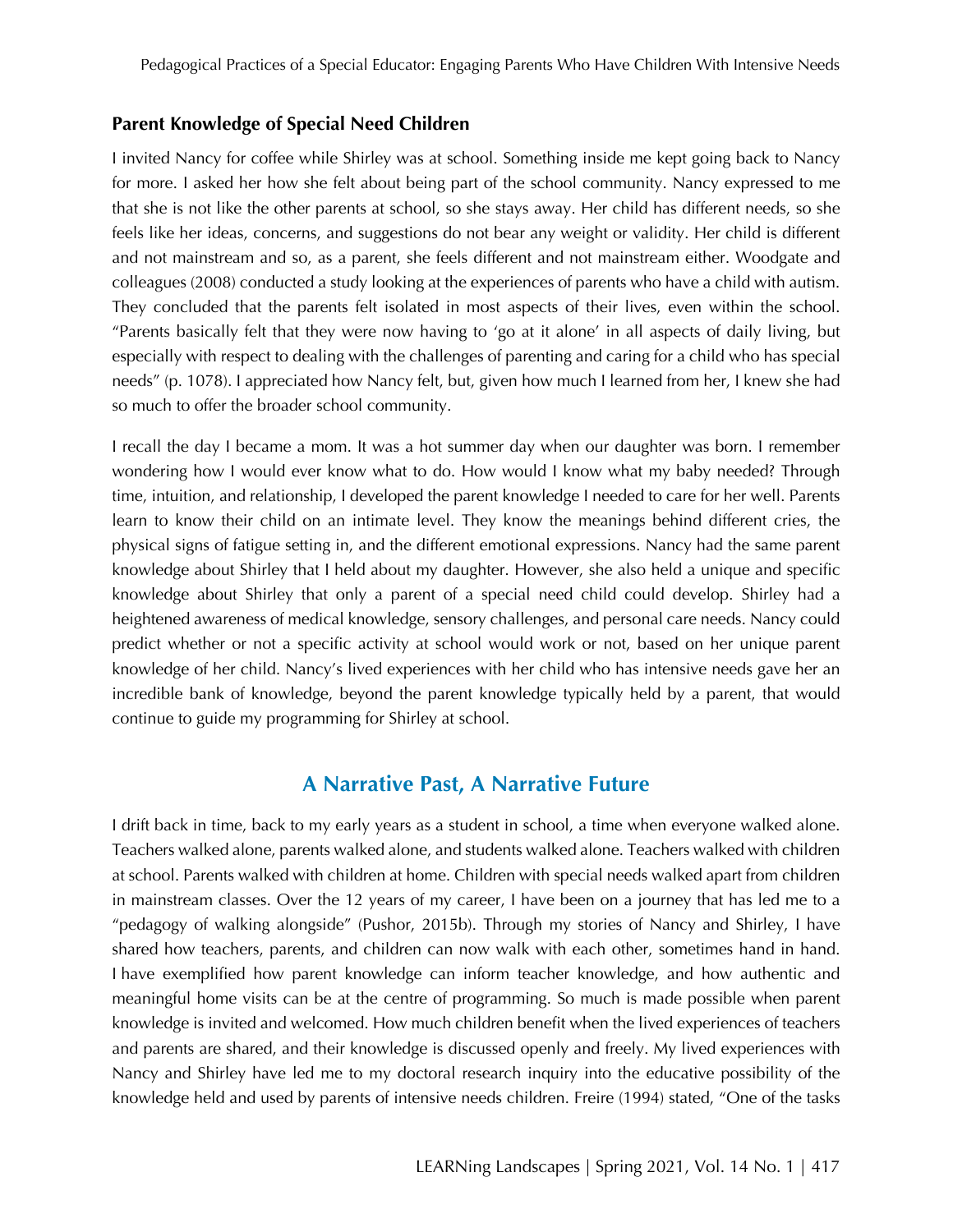of the progressive educator… is to unveil opportunities for hope, no matter what the obstacles may be" (p. 3). As my research unfolds, my hope is that this research will bring the lived experiences and stories of parents to school landscapes to be used alongside teacher knowledge as central pedagogical practice. In the future, my hope is that no one ever has to walk alone.

#### **Note**

1. All names are pseudonyms.

## **References**

Clandinin, D.J., & Caine, V. (2013) Narrative inquiry. In A.A. Trainor & E. Graue (Eds.), *Reviewing qualitative research in the social sciences* (pp. 166–179)*.* Routledge.

Clandinin, D.J., & Connelly, F.M. (2000). *Narrative inquiry: Experience and story in qualitative inquiry.*  Jossey Bass.

Connelly, F.M., & Clandinin, D.J. (2006). Narrative inquiry. In Green, J.L., Camilli, G., Elmore, P.B. (Eds.), *Handbook of complementary methods in education research* (p. 487). Lawrence Erlbaum Associates.

Freire, P. (1994). *Pedagogy of hope*. Continuum.

Galindo, C., & Sheldon, S. (2011). School and home connections and children's kindergarten achievement gains: The mediating role of family involvement. *Early Childhood Research Quarterly,* 1st Quarter 2012*,* 90–103.

Goodall, J. (2018) Learning-centred parental engagement: Freire reimagined. *Educational Review, 70*(5), 603–621. https://doi:10.1080/00131911.2017.1358697

Huber, J., Graham, D., Murray Orr, A., & Reid, N. (2010). Literature conversations for inquiring into the influence of family stories on teacher identities. In. M. Miller Marsh & T. Turner-Vorbeck (Eds.), *(Mis)Understanding families: Learning from real families in our schools (pp. 79–94). Teachers College* Press.

Meyer, J.A., Mann, M.B., & Becker, J. (2011). A five-year follow-up: Teachers' perceptions of the benefits of home visits for early elementary children. *Early Childhood Education Journal, 39*(3), 191– 196.

Parent Engagement Collaborative II. (2015). The map changes, the mapmaker changes. In D. Pushor and the Parent Engagement Collaborative II, *Living as mapmakers: Charting a course with children guided by parent knowledge* (pp. 211–225). Sense Publishers.

Pushor, D. (2013). Bringing into being a curriculum of parents. In D. Pushor and the Parent Engagement Collaborative, *Portals of promise: Transforming beliefs and practices through a curriculum of parents* (pp. 5–19). Sense Publishers.